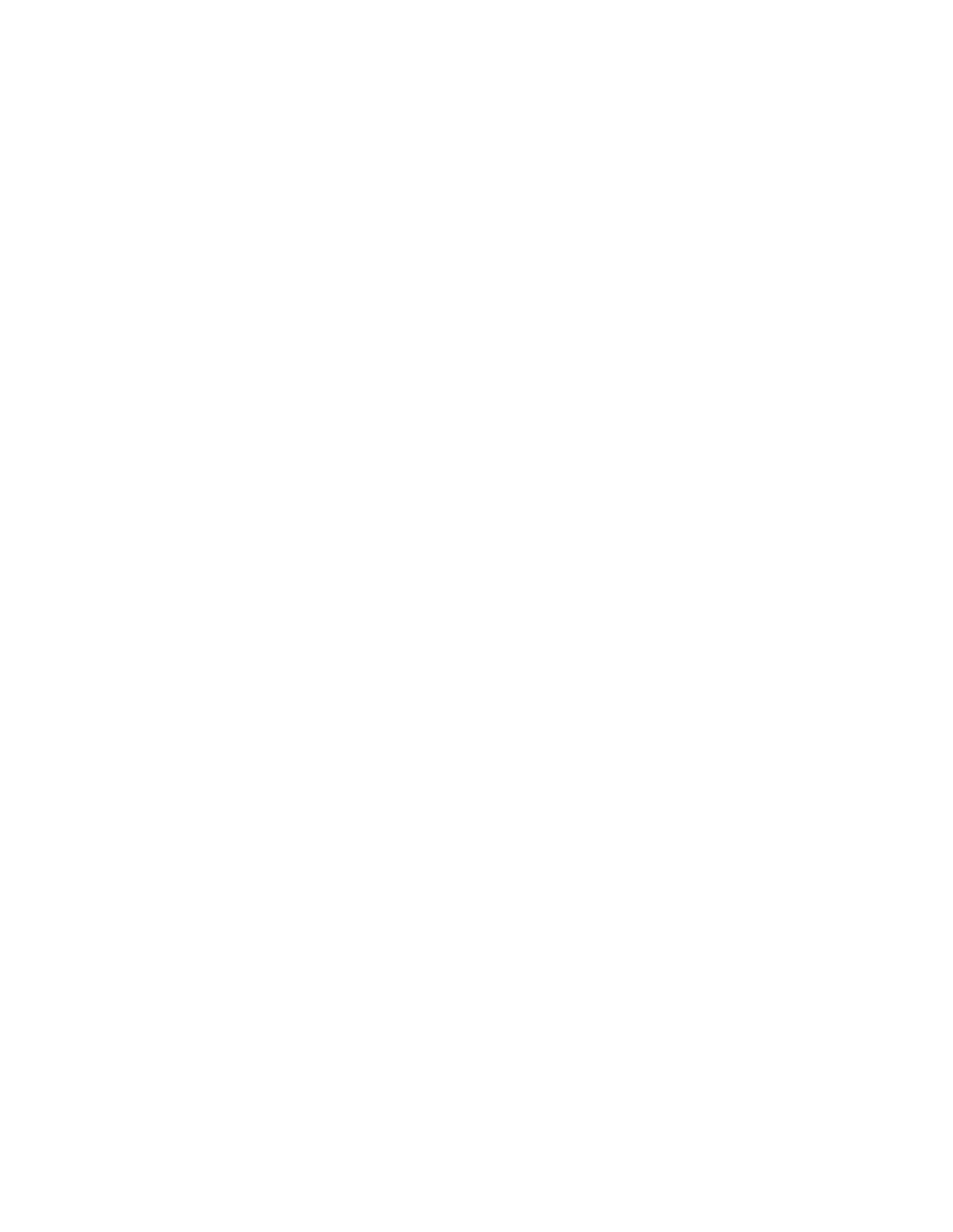## **BURKE, Justice.**

[¶1] Appellant, Christopher Wardell Jones, pled guilty to a third battery against a household member. He appeals the district court's Judgment and Sentence, contending that Wyo. Stat. Ann.  $\frac{6}{2}$ -501(f)(ii), which prescribes the punishment for that crime, is unconstitutionally vague. We affirm.

#### *ISSUE*

[¶2] Appellant presents the following issue:

Is W.S.  $\S$  6-2-501(f)(ii) void and unconstitutionally ambiguous as it is uncertain and susceptible to more than one meaning?

## *FACTS*

[¶3] On January 18, 2010, Appellant, his girlfriend, and the couple's daughter were driving to a friend's house. On the way, Appellant and his girlfriend began arguing. Appellant's girlfriend pulled the vehicle over and demanded that Appellant get out of the car. He refused. Appellant's girlfriend then exited the vehicle and removed her daughter from her car seat. Appellant grabbed his girlfriend by the hair, but she pulled away and fled with the child into a convenience store. She told the clerk to call the police and hid in the bathroom. The police officer who responded to the call found a significant amount of hair on the rear floorboard of the car. Appellant was located several hours later and attempted to evade the arresting officer before being apprehended and arrested.

[¶4] Appellant was charged with one count of battery, third offense against a household member in violation of Wyo. Stat. Ann. § 6-2-501(b) and 6-2-501(f)(ii), and one count of unlawfully and knowingly obstructing, impeding, or interfering with a peace officer engaged in the lawful performance of his official duties, in violation of Wyo. Stat. Ann. § 6-5-204(a). The charging documents alleged that Appellant's prior battery convictions had been entered in 2001 and 2002. After initially pleading not guilty to both charges, Appellant changed his plea to guilty on the battery offense and, pursuant to a plea agreement, the State dismissed the charge of interference with a peace officer. At the change of plea hearing, the court advised Appellant that he was pleading to a third battery and instructed that the crime was a felony punishable by imprisonment of not more than five years. Appellant acknowledged that he was pleading guilty to his third battery against a household member and asserted that he understood the maximum statutory penalties. Appellant was sentenced to a prison term of four to five years, but the sentence was suspended in favor of four years of supervised probation. This appeal followed.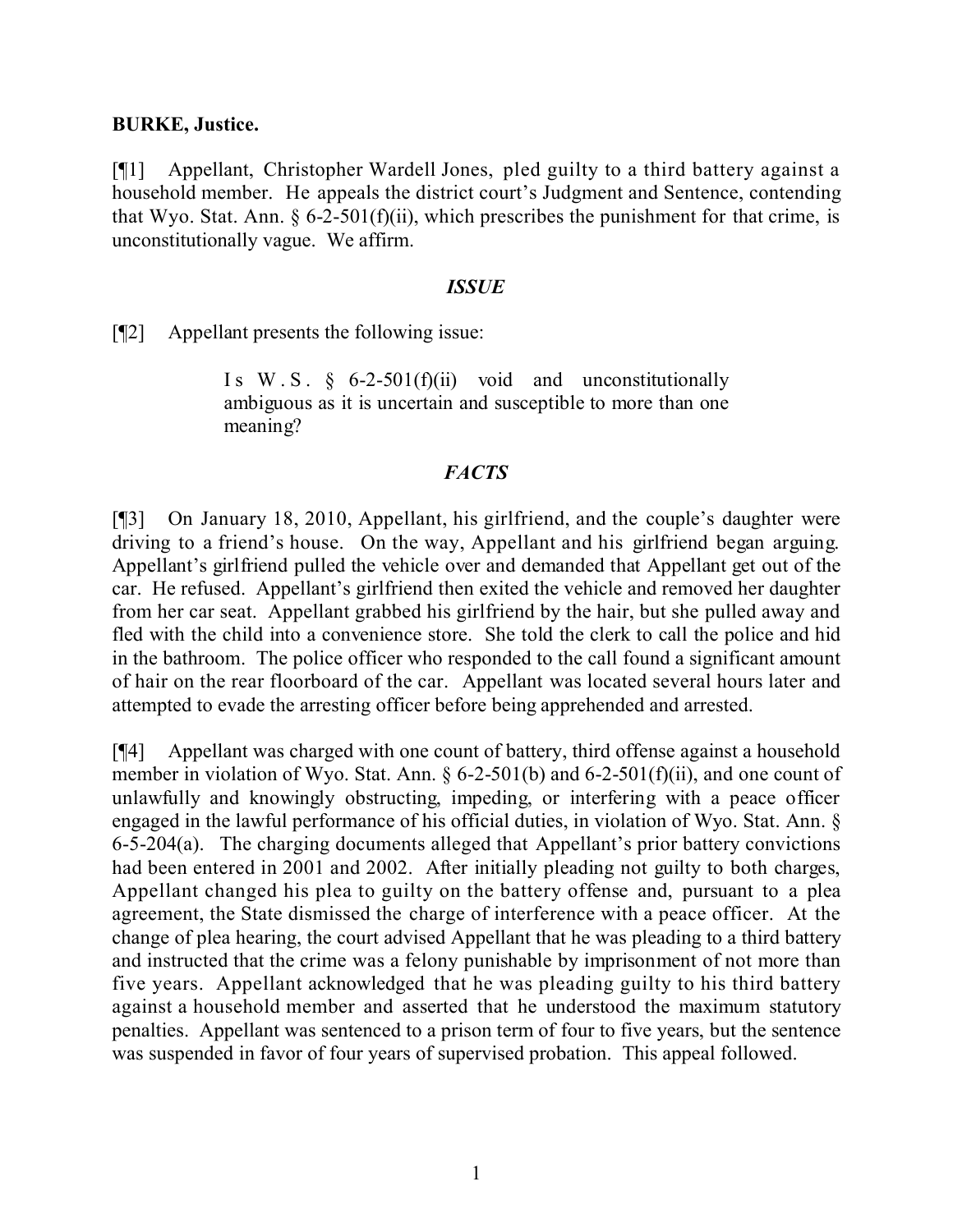## *STANDARD OF REVIEW*

[¶5] Appellant challenges the constitutionality of Wyo. Stat. Ann.  $\S 6-2-501(f)(ii)$ . We review constitutional issues *de novo*. *Giles v. State*, 2004 WY 101, ¶ 10, 96 P.3d 1027, 1030 (Wyo. 2004). As we have previously stated, "there is a strong presumption in favor of the constitutionality of a statute, with all doubt resolved in its favor." *Id*. To the extent that our review requires that we interpret Wyo. Stat. Ann.  $\S 6$ -2-501(f)(ii), our review is *de novo*. *Harvey v. State*, 2011 WY 72, ¶ 6, 250 P.3d 167, 170 (Wyo. 2011).

#### *DISCUSSION*

[¶6] As noted above, Appellant pled guilty to a third battery against a household member in violation of Wyo. Stat. Ann. § 6-2-501(b) and 6-2-501(f)(ii). Wyo. Stat. Ann. § 6-2-501 provides, in relevant part, as follows:

## **§ 6-2-501. Simple assault; battery; penalties.**

. . .

(b) A person is guilty of battery if he intentionally, knowingly or recklessly causes bodily injury to another person by use of physical force.

. . .

(d) Except as provided by subsection (f) of this section, battery is a misdemeanor punishable by imprisonment for not more than six (6) months, a fine of not more than seven hundred fifty dollars (\$750.00), or both. Notwithstanding any other provision of law, the term of probation imposed by a judge under this subsection may exceed the maximum term of imprisonment established for the offense under this subsection provided the term of probation, together with any extension thereof, shall in no case exceed one (1) year.

. . .

(f) A household member as defined by W.S. 35-21-102 who commits a second or subsequent battery against any other household member shall be punished as follows:

(i) A person convicted upon a plea of guilty or no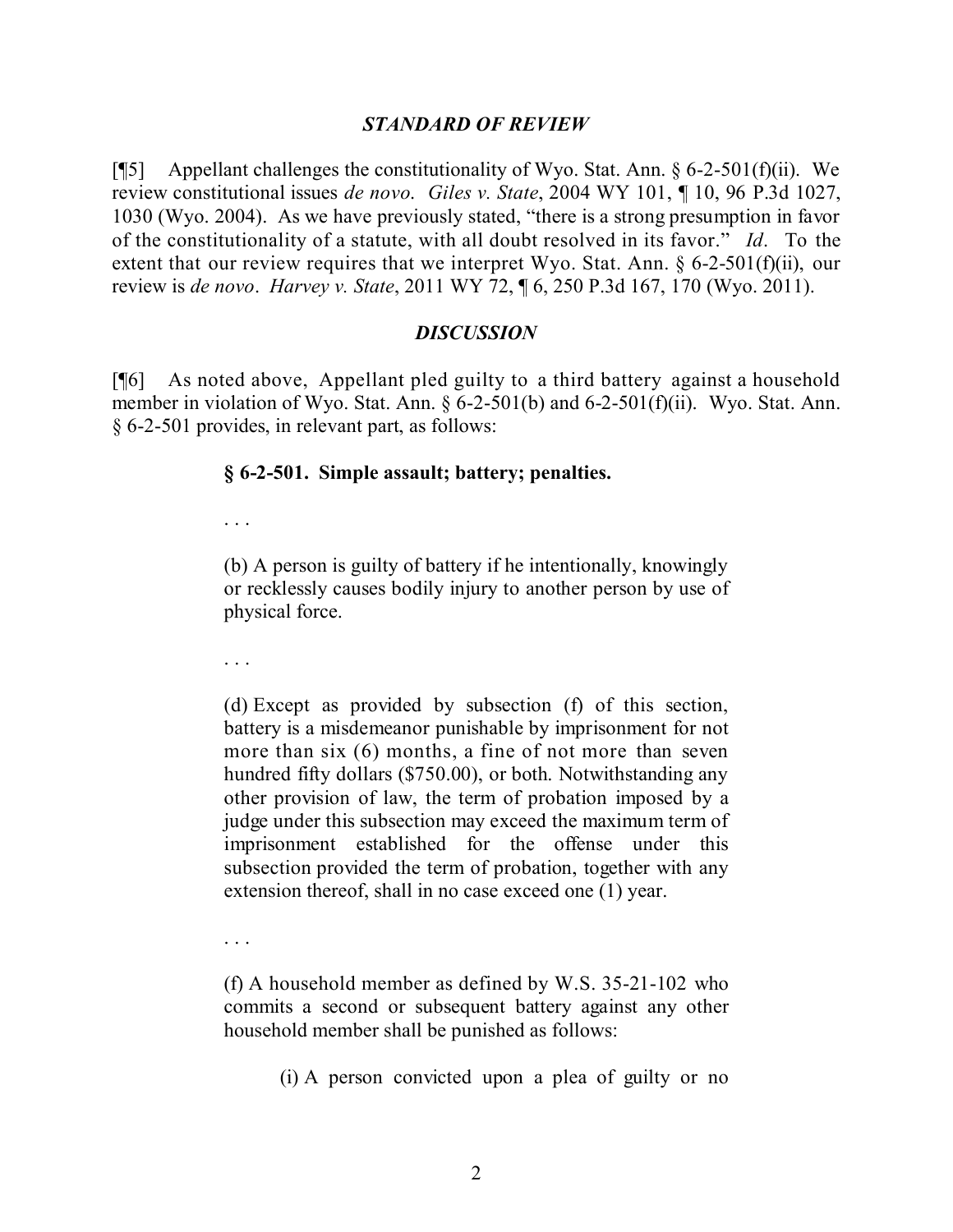contest or found guilty of a second offense under this subsection against any other household member, after having been convicted upon a plea of guilty or no contest or found guilty of a violation of W.S. 6-2- 501(a), (b), (e) through (g), 6-2-502, 6-2-503, 6-2-504 or other substantially similar law of this or any other state, tribe or territory against any other household member within the previous five (5) years is guilty of a misdemeanor punishable by imprisonment for not more than one (1) year, a fine of not more than one thousand dollars (\$1,000.00), or both. Notwithstanding any other provision of law, the term of probation imposed by a court under this paragraph may exceed the maximum term of imprisonment established for this offense under this paragraph provided the term of probation, together with any extension thereof, shall in no case exceed two (2) years;

(ii) *A person convicted upon a plea of guilty or no contest or found guilty of a third or subsequent offense under this subsection against any other household member, after having been convicted upon a plea of guilty or no contest or found guilty of a violation of W.S. 6-2-501(a), (b), (e) through (g), 6-2- 502, 6-2-503, 6-2-504 or other substantially similar law of this or any other state, tribe or territory against any other household member within the previous ten (10) years is guilty of a felony punishable by imprisonment for not more than five (5) years, a fine of not more than two thousand dollars (\$2,000.00), or both.*

(LexisNexis 2009) (emphasis added). By entering an unconditional guilty plea, Appellant admitted all of the essential elements of the crime and waived appellate review of all non-jurisdictional defenses to his conviction. *Taylor v. State*, 2003 WY 97, ¶ 11, 74 P.3d 1236, 1239 (Wyo. 2003). However, we have held that "[w]hile this leaves only narrowly proscribed issues open to appeal, this Court has previously accepted that challenging the constitutionality of the statute under which the criminal defendant was charged does qualify as a jurisdictional defense." *Rutti v. State*, 2004 WY 133, ¶ 10, 100 P.3d 394, 401 (Wyo. 2004). The party challenging a statute on constitutional grounds "bears the burden of proving the statute is unconstitutional. The appellant's burden of proof is heavy, and it includes the obligation to show both that he has a constitutionally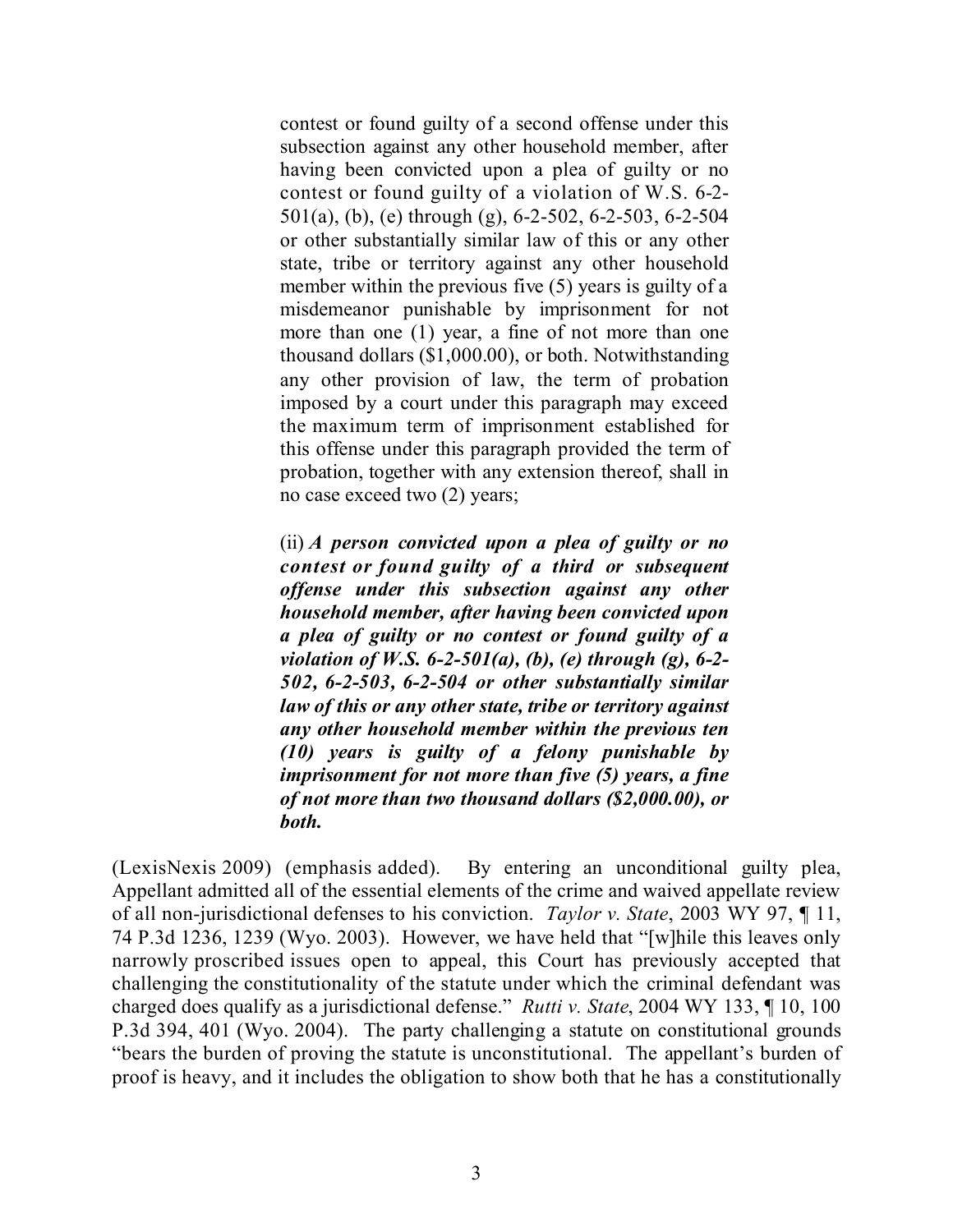protected interest and that it has been infringed in an impermissible way." *Fraternal Order of Eagles Sheridan Aerie No. 186 v. State*, 2006 WY 4, ¶ 47, 126 P.3d 847, 863 (Wyo. 2006) (citations and internal quotation marks omitted).

[ $\llbracket$ ] Appellant contends that Wyo. Stat. Ann. § 6-2-501(f)(ii) is unconstitutional because the statute "fails to give a person of ordinary sensibility fair notice of its meaning." He argues that the word "after" in the phrase "after having been convicted" is subject to multiple interpretations. He contends that the word "after" may be intended as a conjunction to introduce the dependent clause in Section 501(f)(ii), or alternatively, that it may be used to indicate time or sequential order. According to Appellant, under the first interpretation, a battery becomes a felony upon a *third* or subsequent offense. Under the second interpretation, Appellant contends the statute would make a battery a felony only upon a *fourth* or subsequent conviction. Because the statute is subject to two interpretations, Appellant asserts that it is unconstitutionally vague.

[¶8] A statute may be challenged for constitutional vagueness "on its face" or "as applied" to particular conduct. *Giles*, ¶ 15, 96 P.3d at 1031. Appellant does not identify either of these claims as the basis for his argument. However, we will consider Appellant's argument as a "facial attack" on the constitutionality of the statute because he appears to assert that Wyo. Stat. Ann.  $\S 6$ -2-501(f)(ii) is unconstitutionally vague as applied to all defendants. A facial challenge to a statute is available in only two situations: (1) when the statute reaches a substantial amount of constitutionally protected conduct, or (2) when the statute is shown to specify no standard of conduct at all. *Alcalde v. State*, 2003 WY 99, ¶ 13, 74 P.3d 1253, 1260 (Wyo. 2003). As we have previously recognized,

> Facial review is not appropriate in all cases. "[F]acial vagueness review is not common because ordinary canons of judicial restraint do not permit a party whose particular conduct is adequately described by a criminal statute to 'attack [the statute] because the language would not give similar fair warning with respect to other conduct which might be within its broad and literal ambit.'" (Emphasis omitted.) [*Schwartzmiller v. Gardner*, 752 F.2d 1341,] 1346 [(9th Cir. 1984)] (quoting *Parker v. Levy*, 417 U.S. 733, [756,] 94 S.Ct. 2547, 2562, 41 L.Ed.2d 439 (1974)).

> This principle is sometimes described in terms of standing. *Parker v. Levy*, *supra* 94 S.Ct. at 2561; *State v. Hegge*, 89 Wn.2d 584, [589,] 574 P.2d 386, 389 (1978).

*Giles*, ¶ 15, 96 P.3d at 1031-32.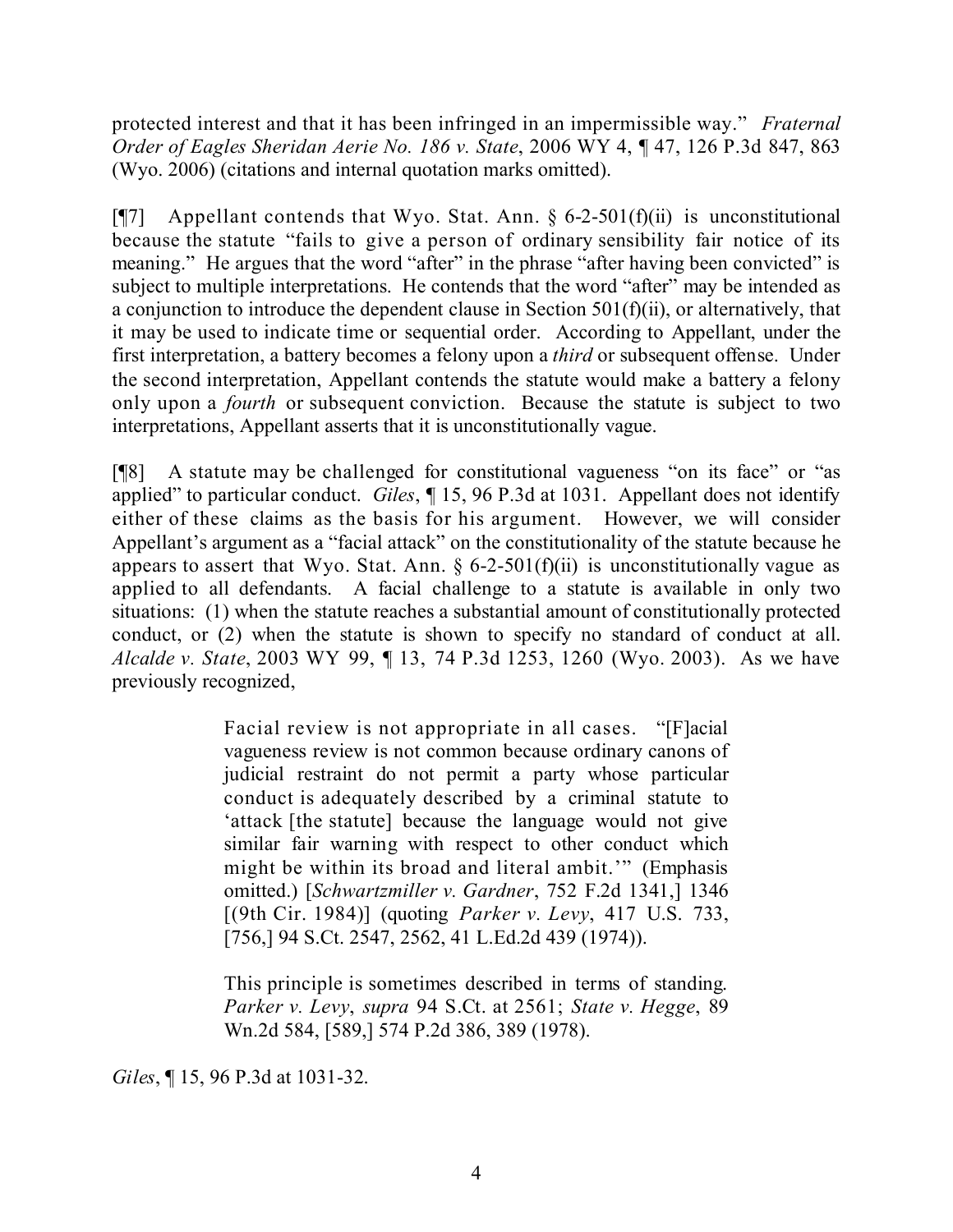[¶9] As indicated above, Appellant has made no attempt to argue either that the statute reaches a substantial amount of protected conduct or that the statute specifies no standard of conduct at all. Instead, Appellant argues that the statute is unconstitutional simply because it is ambiguous. However, the mere fact that a statute is ambiguous is not sufficient in itself to violate the constitutional guarantee of due process. As we noted in *Giles*,

> [The] prohibition against excessive vagueness does not invalidate every statute which a reviewing court believes could have been drafted with greater precision. Many statutes will have some inherent vagueness, for "(i)n most English words and phrases there lurk uncertainties." *Robinson v. United States*, 324 U.S. 282, 286, 65 S.Ct. 666, 668, 89 L.Ed. 944 (1945). Even trained lawyers may find it necessary to consult legal dictionaries, treatises, and judicial opinions before they may say with any certainty what some statutes may compel or forbid. *Cf. Nash v. United States*, 229 U.S. 373, 33 S.Ct. 780, 57 L.Ed. 1232 (1913); *United States v. National Dairy Products Corp.*, 372 U.S. 29, 83 S.Ct. 594, 9 L.Ed.2d 561 (1963). All the Due Process Clause requires is that the law give *sufficient warning that men may conduct themselves so as to avoid that which is forbidden*. (Emphasis supplied and footnote omitted.) *Rose v. Locke*, 423 U.S. 48, [50], 96 S.Ct. 243, 244, 46 L.Ed.2d 185 (1975).

. . .

This Court . . . has consistently held that lack of precision is not itself offensive to the requirements of due process. "... [T]he Constitution does not require impossible standards"; all that is required is that the language "*conveys sufficiently definite warning as to the proscribed conduct when measured by common understanding and practices* . . . ." *United States v. Petrillo,* 332 U.S. 1, 7-8, 67 S.Ct. 1538, 1542, 91 L.Ed. 1877 [(1947)]. (Emphasis supplied.) *Roth v. United States*, 354 U.S. 476, 491, 77 S.Ct. 1304, 1312, 1 L.Ed.2d 1498 (1957).

*Giles*, ¶ 12, 96 P.3d at 1030-31 (quoting *Sorenson v. State*, 604 P.2d 1031, 1033 (Wyo. 1979)). Appellant does not contend that the statute fails to "convey[] [a] sufficiently definite warning as to the proscribed conduct when measured by common understanding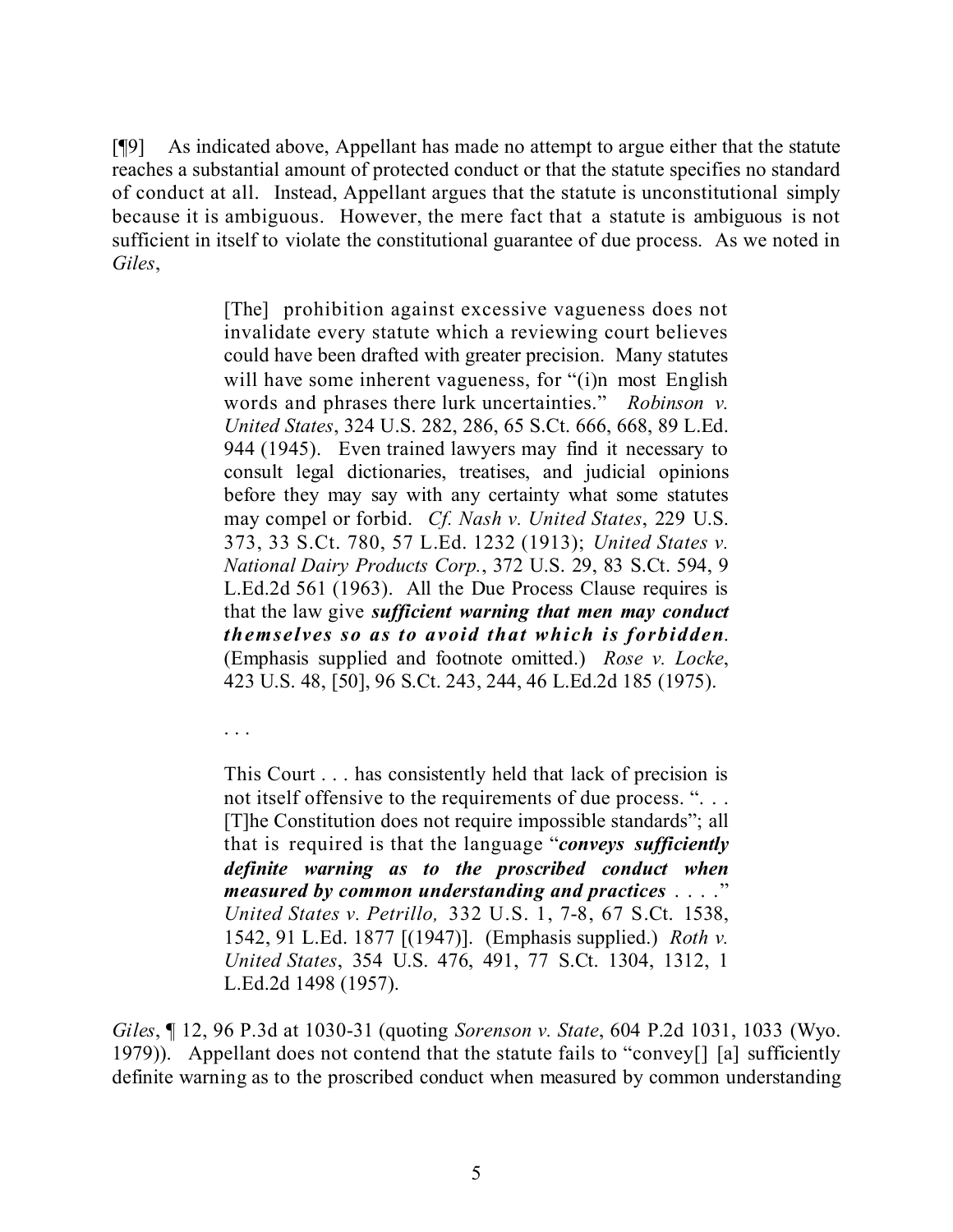and practices." Appellant's argument that the statute is ambiguous simply does not constitute sufficient grounds to invalidate the statute.

[¶10] Appellant further contends that the rule of lenity, which requires that a criminal defendant receive a lenient interpretation of an ambiguous statute, should apply. However, as previously noted, Appellant waived all non-jurisdictional defenses to his conviction by pleading guilty to the crime. Because Appellant's argument that the rule of lenity should operate to resolve any statutory ambiguity in his favor does not involve a challenge to the constitutionality of the statute, or invoke any other jurisdictional concern, we would be justified in refusing to consider this argument. However, for the sake of clarity, we will proceed to determine whether the statute presents an unresolvable ambiguity in light of the principle that the rule of lenity applies only in cases of ambiguity. *See Crain v. State*, 2009 WY 128, ¶ 10, 218 P.3d 934, 940 (Wyo. 2009).

[¶11] In determining whether the statute is ambiguous, we apply the following rules of statutory interpretation:

> A statute is unambiguous if its wording is such that reasonable persons are able to agree as to its meaning with consistency and predictability. Unless another meaning is clearly intended, words and phrases shall be taken in their ordinary and usual sense. Conversely, a statute is ambiguous only if it is found to be vague or uncertain and subject to varying interpretations. In determining whether a statute is ambiguous we begin by making an inquiry respecting the ordinary and obvious meaning of the words employed according to their arrangement and connection. We construe the statute as a whole, giving effect to every word, clause, and sentence, and we construe all parts of the statute *in pari materia*. When a statute is sufficiently clear and unambiguous, we give effect to the plain and ordinary meaning of the words and do not resort to the rules of statutory construction.

*Anderson v. State ex rel. Wyo. Workers' Safety & Comp. Div.*, 2010 WY 157, ¶ 9, 245 P.3d 263, 266 (Wyo. 2010) (citations omitted).

[ $[12]$ ] Read as a whole, Wyo. Stat. Ann. § 6-2-501(f)(ii) is not ambiguous. First, a plain language interpretation of the statute suggests that "after" is used as a conjunction to introduce the phrase "having been convicted . . . within the previous ten (10) years." Under this interpretation, the statute simply requires that the third battery offense must have occurred within ten years of a previous battery or other enumerated crime. Second,